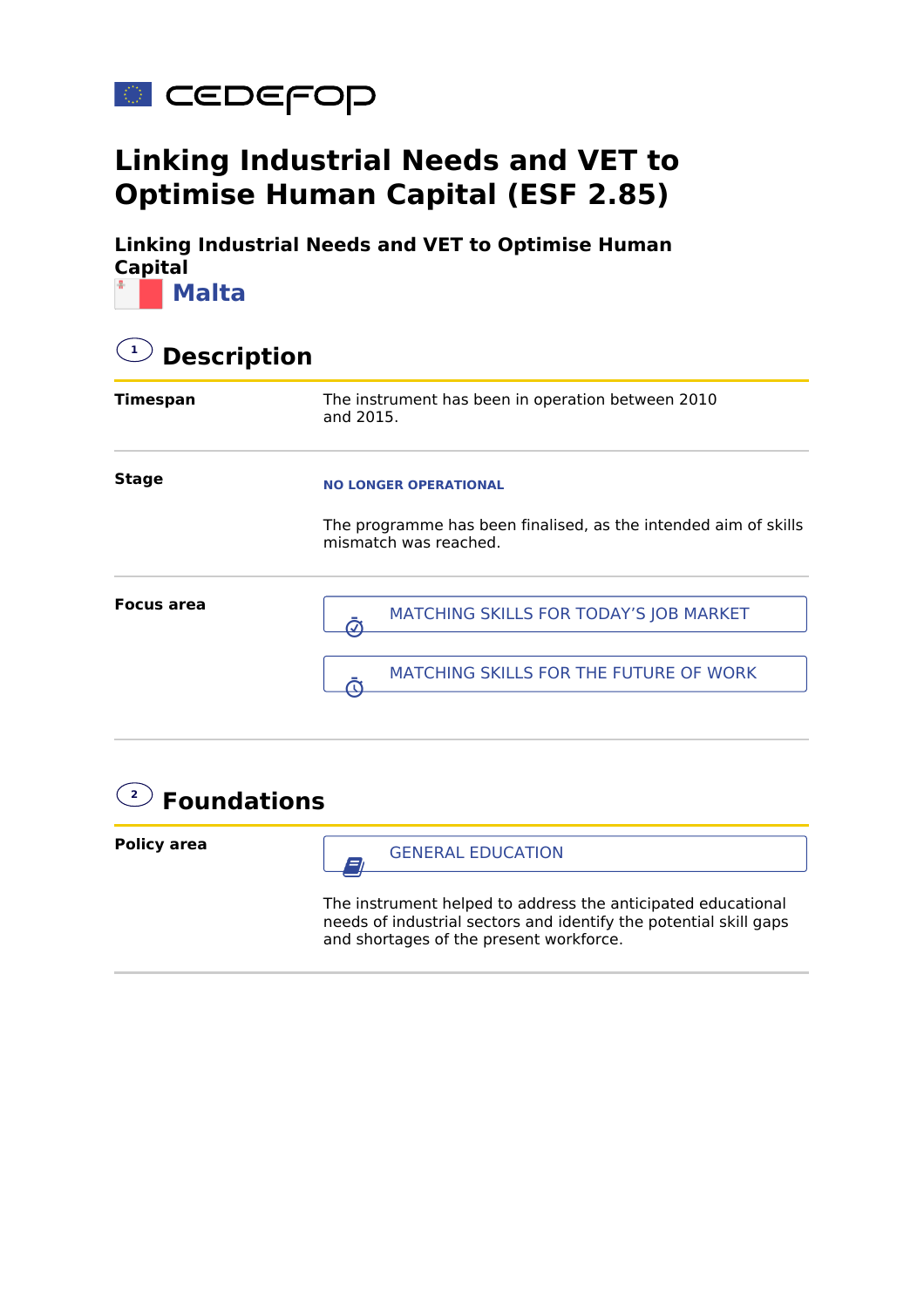| <b>Policy goal</b>              | Several goals where defined, including conducting<br>research in ten sector groups, where a report<br>generated for each sector will seek to identify skills,<br>competences and qualifications that will be used as<br>the basics to design tailormade courses for each<br>industrial sector. There was an aim to re-skill 20% of<br>participants to enable them to take up new tasks in<br>the same or different industry sector and to up-skill<br>80% of participants to enable them to take up new<br>tasks or perform better the same tasks within the<br>relevant industry. There was also the goal to identify<br>and address emerging trends developing in the labour<br>market by providing approximately 3,600 hours of<br>training across 10 sectors. This project aimed to<br>identify the specific skills needs and current gaps in 10<br>different sectors. After this, the instrument also<br>allowed people to apply for courses related to these<br>sectors, which will ultimately give them the<br>adaptability to move around in the Maltese labour<br>market and in turn close the skills mismatch that<br>exists in the market. |
|---------------------------------|-------------------------------------------------------------------------------------------------------------------------------------------------------------------------------------------------------------------------------------------------------------------------------------------------------------------------------------------------------------------------------------------------------------------------------------------------------------------------------------------------------------------------------------------------------------------------------------------------------------------------------------------------------------------------------------------------------------------------------------------------------------------------------------------------------------------------------------------------------------------------------------------------------------------------------------------------------------------------------------------------------------------------------------------------------------------------------------------------------------------------------------------------------|
| <b>Mismatch</b>                 | <b>EXPLICITLY DESIGNED TO ADDRESS SKILL MISMATCH</b>                                                                                                                                                                                                                                                                                                                                                                                                                                                                                                                                                                                                                                                                                                                                                                                                                                                                                                                                                                                                                                                                                                  |
|                                 | The research groups specifically search for skills mismatches in<br>each of the 10 sectors respectively. VET and education<br>programmes for those sectors are then adjusted accordingly.<br>Hence the measure explicitly addresses skills mismatches.                                                                                                                                                                                                                                                                                                                                                                                                                                                                                                                                                                                                                                                                                                                                                                                                                                                                                                |
| Aim of policy                   | <b>UPSKILL AND MATCH SKILLS OF UNEMPLOYED</b>                                                                                                                                                                                                                                                                                                                                                                                                                                                                                                                                                                                                                                                                                                                                                                                                                                                                                                                                                                                                                                                                                                         |
| instrument                      |                                                                                                                                                                                                                                                                                                                                                                                                                                                                                                                                                                                                                                                                                                                                                                                                                                                                                                                                                                                                                                                                                                                                                       |
|                                 | <b>ADDRESS SKILL SHORTAGES</b><br>$\boldsymbol{\Theta}$                                                                                                                                                                                                                                                                                                                                                                                                                                                                                                                                                                                                                                                                                                                                                                                                                                                                                                                                                                                                                                                                                               |
|                                 | <b>UPSKILL EMPLOYED ADULTS</b>                                                                                                                                                                                                                                                                                                                                                                                                                                                                                                                                                                                                                                                                                                                                                                                                                                                                                                                                                                                                                                                                                                                        |
|                                 | <b>FACILITATE JOB/CAREER TRANSITIONS</b><br>倅                                                                                                                                                                                                                                                                                                                                                                                                                                                                                                                                                                                                                                                                                                                                                                                                                                                                                                                                                                                                                                                                                                         |
|                                 | <b>BROADLY ADDRESS SKILL MISMATCH</b>                                                                                                                                                                                                                                                                                                                                                                                                                                                                                                                                                                                                                                                                                                                                                                                                                                                                                                                                                                                                                                                                                                                 |
| <b>Legal basis</b>              | <b>REGULATION</b>                                                                                                                                                                                                                                                                                                                                                                                                                                                                                                                                                                                                                                                                                                                                                                                                                                                                                                                                                                                                                                                                                                                                     |
| <b>Administrative level</b>     | <b>NATIONAL</b>                                                                                                                                                                                                                                                                                                                                                                                                                                                                                                                                                                                                                                                                                                                                                                                                                                                                                                                                                                                                                                                                                                                                       |
| <b>Main responsible</b><br>body | The agency responsible for the implementation of this<br>instrument is the Malta College for Arts, Science and<br>Technology (MCAST).                                                                                                                                                                                                                                                                                                                                                                                                                                                                                                                                                                                                                                                                                                                                                                                                                                                                                                                                                                                                                 |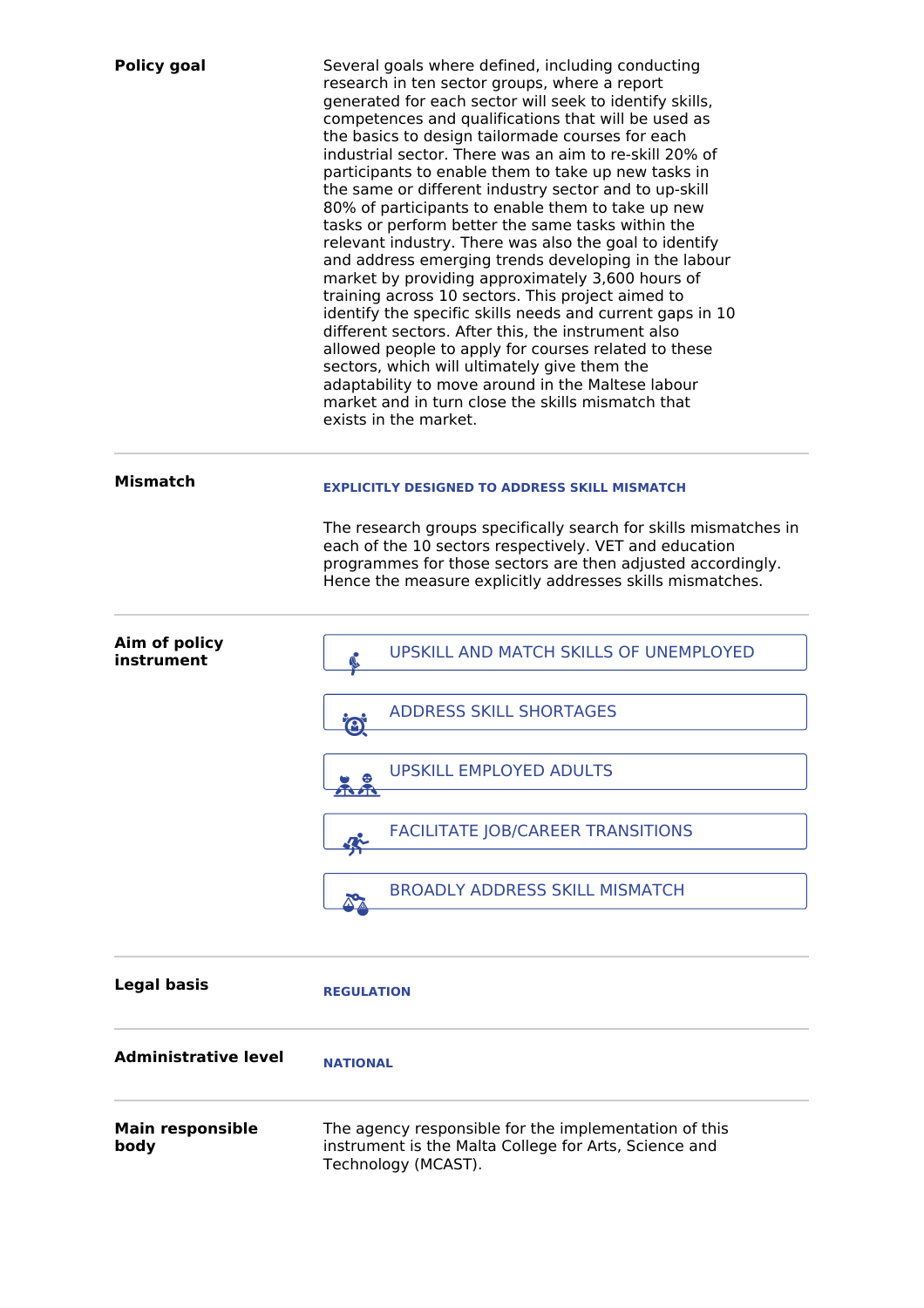| <b>Stakeholders</b>              | <b>TRAINING PROVIDERS (PUBLIC/PRIVATE)</b>                                                                                                                                                                                                                                                                                                                                                                                                                                                                                                                                                                                                                                                                                                                                  |
|----------------------------------|-----------------------------------------------------------------------------------------------------------------------------------------------------------------------------------------------------------------------------------------------------------------------------------------------------------------------------------------------------------------------------------------------------------------------------------------------------------------------------------------------------------------------------------------------------------------------------------------------------------------------------------------------------------------------------------------------------------------------------------------------------------------------------|
|                                  | <b>CHAMBERS OF COMMERCE AND INDUSTRY</b><br>ā ha ā                                                                                                                                                                                                                                                                                                                                                                                                                                                                                                                                                                                                                                                                                                                          |
|                                  | <b>GOVERNMENT (CENTRAL &amp; REGIONAL)</b><br>ii în li                                                                                                                                                                                                                                                                                                                                                                                                                                                                                                                                                                                                                                                                                                                      |
|                                  | <b>SOCIAL PARTNERS</b>                                                                                                                                                                                                                                                                                                                                                                                                                                                                                                                                                                                                                                                                                                                                                      |
|                                  | The Malta College for Arts, Science and Technology (MCAST), the<br>Institute for Tourism Studies (ITS), the Malta Chamber of<br>Commerce, and the Malta Qualifications Council were<br>responsible for coordinating the implementation of the project,<br>along with research groups who establish the sectoral needs.<br>The MCAST, the Qualifications Council and the Institute for<br>Tourism Studies (ITS) coordinated the project implementation.<br>The MCAST is the main VET institution in the country, closely<br>affiliated with the ETC (Education and Training Corporation),<br>which is the PES of Malta, while ITS is an institute of higher<br>education. The Malta Qualifications Council is the body which<br>oversees the Malta Qualifications Framework. |
| <b>Funding</b>                   | This programme costed €590,021 with 85% of the sum<br>divided between the European Regional Development<br>Fund (ERDF) and the European Social Fund (ESF),<br>while the remaining 15% was funded through National<br>Funds.                                                                                                                                                                                                                                                                                                                                                                                                                                                                                                                                                 |
| <b>Intended</b><br>beneficiaries | The ultimate beneficiaries are those people who follow<br>the adapted training and education programmes.<br>Other beneficiaries of this instrument are MCAST and<br>the ITS, in that their programmes and curricula are<br>adapted to accurately address current sectoral needs.                                                                                                                                                                                                                                                                                                                                                                                                                                                                                            |
|                                  |                                                                                                                                                                                                                                                                                                                                                                                                                                                                                                                                                                                                                                                                                                                                                                             |



Research has been conducted in ten sector groups; Pharmaceuticals and Chemicals, Financial Services, ICT,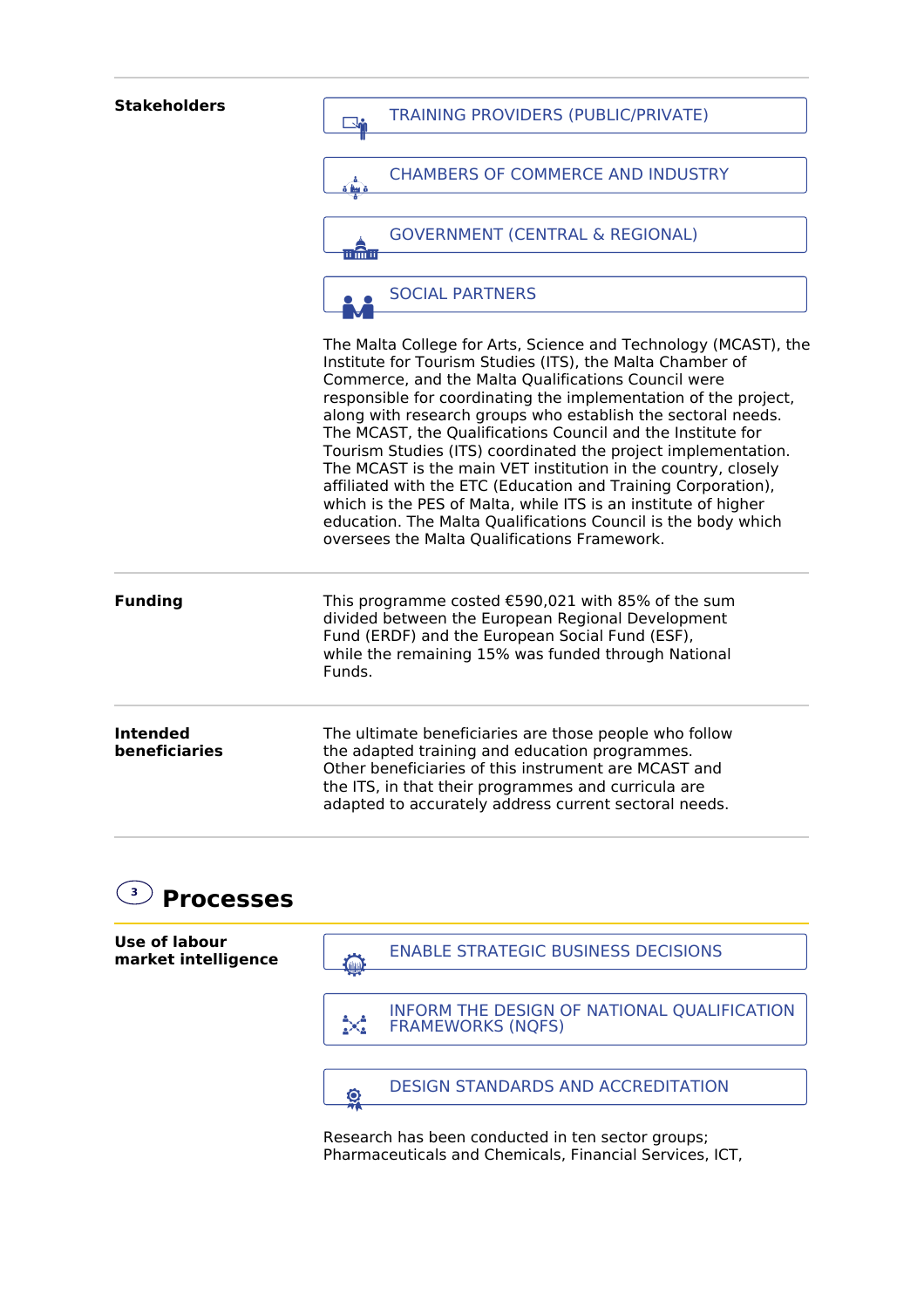|                                | Furniture, Printing, Infrastructure, Food, Beverages, Maritime<br>and Plastics, and Tourism sectors. A report generated for each<br>sector sought to identify skills, competences and qualifications<br>that will be used as the basis to design tailor-made courses for<br>each industrial sector.                                                                                                                                                                                                                                                                                                                                                                                                                                                                            |
|--------------------------------|--------------------------------------------------------------------------------------------------------------------------------------------------------------------------------------------------------------------------------------------------------------------------------------------------------------------------------------------------------------------------------------------------------------------------------------------------------------------------------------------------------------------------------------------------------------------------------------------------------------------------------------------------------------------------------------------------------------------------------------------------------------------------------|
| <b>Financial schemes</b>       | This policy instrument is financed through the<br>European Social Fund (ESF), however the intended<br>beneficiaries of the training did not receive any<br>financial incentives to participate.                                                                                                                                                                                                                                                                                                                                                                                                                                                                                                                                                                                |
| <b>Frequency of</b><br>updates | Content of the training remained the same throughout<br>the implementation of the instrument.                                                                                                                                                                                                                                                                                                                                                                                                                                                                                                                                                                                                                                                                                  |
| <b>Development</b>             | The approach taken by the responsible agency<br>depended on the research made into finding the ten<br>sector groups. After this step, the courses and training<br>provided were adjusted accordingly.                                                                                                                                                                                                                                                                                                                                                                                                                                                                                                                                                                          |
| <b>Barriers</b>                | There were no serious barriers in the carrying out of<br>this policy instrument. However, one might mention<br>the lack of any incentives, whether financial or<br>otherwise, which might have put some people off from<br>attending the training and enhancing their skills.                                                                                                                                                                                                                                                                                                                                                                                                                                                                                                  |
| <b>Success factors</b>         | Some of the factors that have made this instrument a<br>success was the research that took place, which in<br>turn provided industry-specific training, and also the<br>relatively short and free courses that were offered by<br>MCAST in these sectors.                                                                                                                                                                                                                                                                                                                                                                                                                                                                                                                      |
| <b>Monitoring</b>              | The greatest indicators that were used to measure the<br>success of such an instrument were the number of<br>applicants, whether in their attendance or in their<br>educational success during the training and courses.                                                                                                                                                                                                                                                                                                                                                                                                                                                                                                                                                       |
| <b>Innovativeness</b>          | <b>SLIGHTLY INNOVATIVE</b>                                                                                                                                                                                                                                                                                                                                                                                                                                                                                                                                                                                                                                                                                                                                                     |
|                                | Identifying skills gaps by collaborating with industries is quite an<br>innovative approach in that this is one of the first skills<br>mismatch identification policies in Malta. While similar measures<br>exist in other countries, the notion of forming research groups to<br>tackle the top 10 sectors experiencing growth appears quite an<br>efficient approach. The collaboration with education and training<br>related organizations is also important to actually use the<br>results. Having these two stages in one programme is also a<br>sound approach, as it guarantees the use of the research<br>group's findings. This is to become a more systematic way of<br>identifying skills mismatches and consequently which skills are<br>needed in which sectors. |